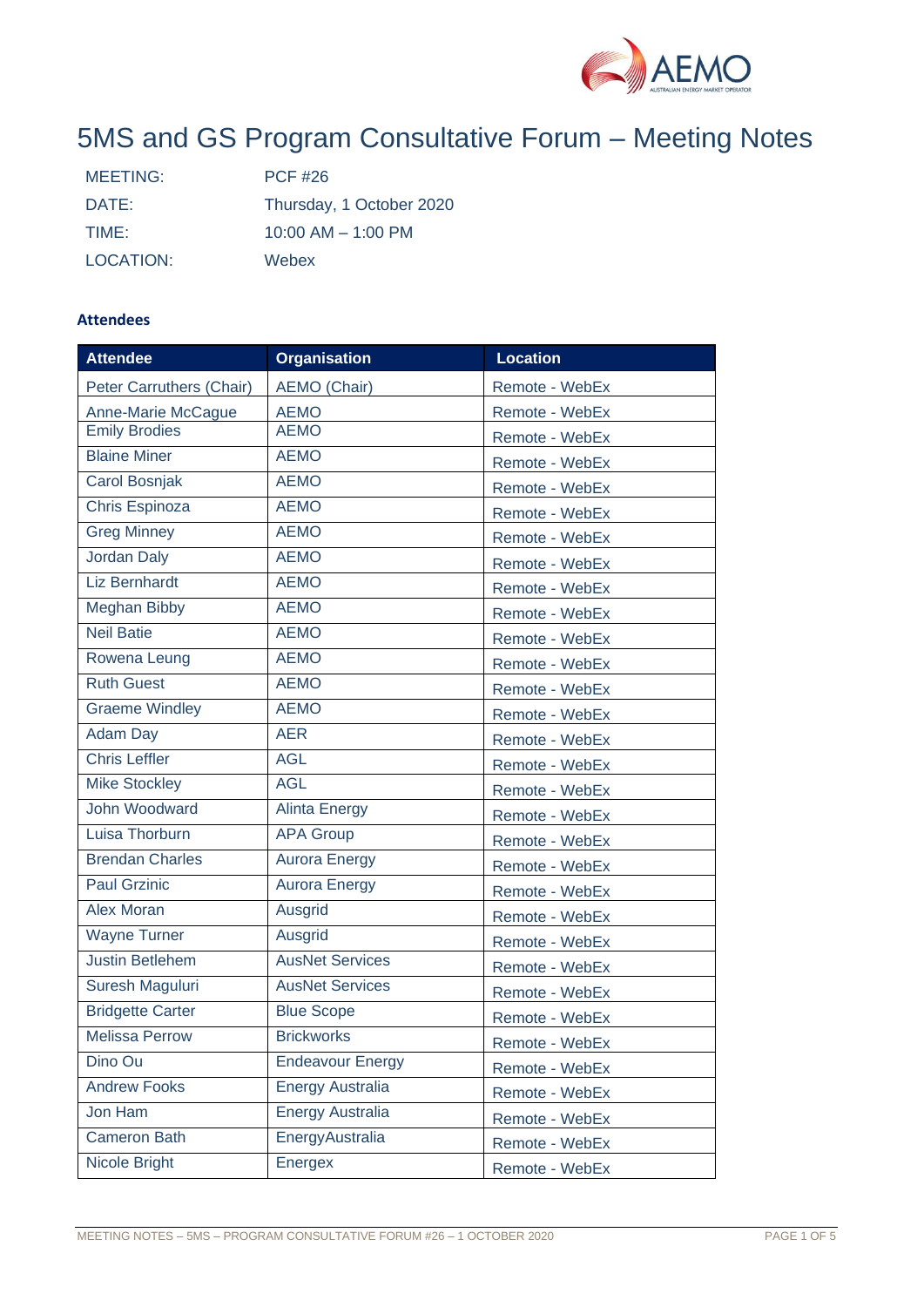

| Martin Andonovski        | <b>Ergon Energy Retail</b>  | Remote - WebEx |
|--------------------------|-----------------------------|----------------|
| Ingrid Farah             | <b>Ergon Energy Retail</b>  | Remote - WebEx |
| <b>Ben Pryor</b>         | <b>ERM Power</b>            | Remote - WebEx |
| <b>Jeff Roberts</b>      | Evo Energy                  | Remote - WebEx |
| Joe Milazzo              | Evoenergy                   | Remote - WebEx |
| David McKenzie           | <b>Flow Power</b>           | Remote - WebEx |
| <b>Ben Friebel</b>       | <b>Hansen Technologies</b>  | Remote - WebEx |
| David Ovington           | Hydro Tasmania              | Remote - WebEx |
| <b>Michael Zammit</b>    | <b>IMS</b> Services         | Remote - WebEx |
| <b>Robert Lo Giudice</b> | IntelliHUB Pty Ltd          | Remote - WebEx |
| Joseph Lyttleton         | Jemena                      | Remote - WebEx |
| <b>Matthew Mullen</b>    | Jemena                      | Remote - WebEx |
| Rajiv Balasubramanian    | Jemena                      | Remote - WebEx |
| <b>Mark Reid</b>         | Lumo                        | Remote - WebEx |
| <b>Cindy Matthews</b>    | <b>Metering Dynamics</b>    | Remote - WebEx |
| <b>Justin Stute</b>      | Mondo                       | Remote - WebEx |
| <b>Kylie Holland</b>     | Mondo                       | Remote - WebEx |
| <b>Nev Lewis</b>         | Mondo                       | Remote - WebEx |
| <b>Fergus Stuart</b>     | <b>Origin Energy</b>        | Remote - WebEx |
| <b>Shaun Cole</b>        | <b>Origin Energy</b>        | Remote - WebEx |
| <b>Anna Livsey</b>       | <b>PIAC</b>                 | Remote - WebEx |
| Linda Brackenbury        | Plus ES                     | Remote - WebEx |
| Eugene Tverdolov         | Powercor                    | Remote - WebEx |
| <b>Karel Mallinson</b>   | <b>Powerlink Queensland</b> | Remote - WebEx |
| Christophe Bechia        | <b>Red Energy</b>           | Remote - WebEx |
| <b>Robert Larkin</b>     | <b>SA Water</b>             | Remote - WebEx |
| Sarah Grundy             | <b>Secure Meters</b>        | Remote - WebEx |
| Sandra Ho                | Snowy                       | Remote - WebEx |
| <b>Owen Self</b>         | <b>Stanwell</b>             | Remote - WebEx |
| <b>Adrian Honey</b>      | <b>TasNetworks</b>          | Remote - WebEx |
| <b>Chris Murphy</b>      | <b>Telstra</b>              | Remote - WebEx |
| Paul Greenwood           | Vector                      | Remote - WebEx |
| <b>Damian Edwards</b>    |                             | Remote - WebEx |
| <b>Kyle Auret</b>        |                             | Remote - WebEx |
| <b>Stephen Blair</b>     |                             | Remote - WebEx |

## **1. Welcome, Introduction, Attendance and Apologies – P. Carruthers** (slide 2-3)

AEMO noted that the meeting was being recorded for the purposes of preparing meeting notes and requested for dial-in attendees to email [5ms@aemo.com.au](mailto:5ms@aemo.com.au) for inclusion on the attendees list. The meeting notes for the previous PCF held on 3 September 2020 were confirmed.

It was noted that the second half of the PCF meeting would include a presentation on the proposed timelines for Wholesale Demand Response (WDR) and Customer Switching presented by the relevant experts. WDR Consultative Forum members were invited to join the PCF from 11:00.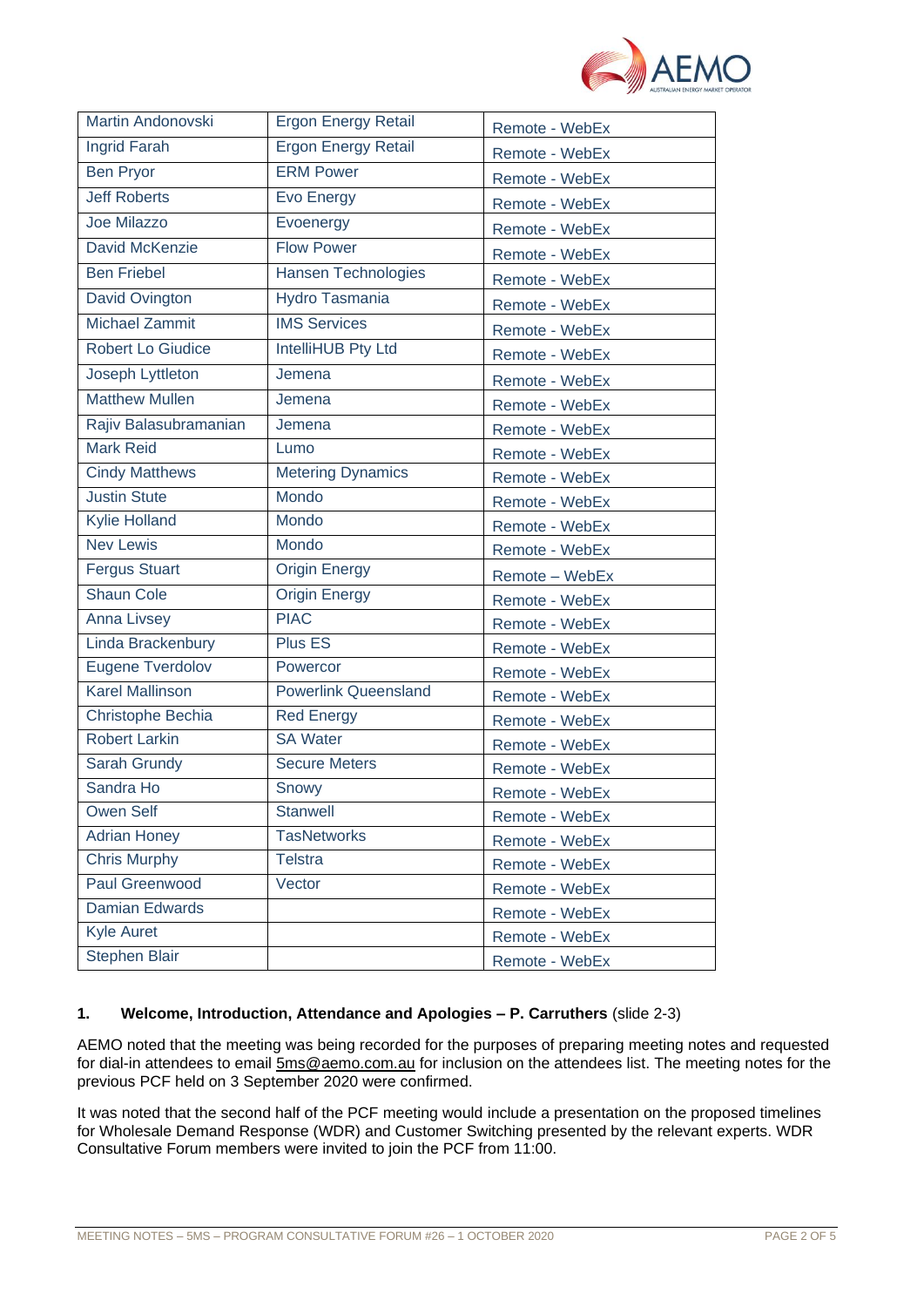

## **2. Minutes and Actions from Previous Meeting – AM. McCague** (slide 5-6)

The actions from meeting PCF #25 have been reviewed and updated. Please refer to the meeting pack.

## **3. Program Update – R. Leung, G. Windley, G. Minney** (slides 7 – 11)

AEMO provided a program and milestone update and overview. It was noted that the overall AEMO 5MS Program remains as Green trending down.

It was noted that the feedback period for the proposed changed to the Settlements solution deployment has been extended to 23 October to allow for participants to attend the Market Systems User Group on 14 October 2020 to inform their response.

## **4. Readiness Workstream Update - G. Minney** (slides 12 - 21)

AEMO noted that the Readiness milestones were green and on track for delivery against the established schedule.

A summary of the discussions at the Readiness Working Group was provided as set out on slide 15.

AEMO presented its approach to and timeline for developing go-live plans for each of the three system golives. The Go-Live Plans will be developed in consultation with participants through the RWG and through dedicated Cutover Focus Groups.

It was noted that the systems deliveries into the 5MS Staging Environment, pre-production environment and production remained on track according to the established schedule as set out on slide 18.

An update on the 5MS Staging Environment Retail Release 3 was provided and the known defects were presented as set out in slide 19 – 21.

# **5. Forward Meeting Plan – AM. McCague** (slide 35 – 38)

It was noted that the Executive Forum scheduled for October was cancelled following email notification to the PCF to which there was no objection. AEMO stated that a memo would be sent to the Executive Forum with the PCF in Cc in lieu of the meeting. The next Executive Forum is scheduled for December 2020.

The next PCF is scheduled for 5 November 2020 and the proposed agenda topics as listed on slide 23.

#### **6. General Questions – P. Carruthers** (slide 25)

No further questions were raised.

## **7. Wholesale Demand Response Update –** (slide 26 -27)

Attendees were welcomed and the format of the second half of the PCF was explained as set out in slide 27.

#### **8. Context – E. Brodie** (slide 28 – 32)

AEMO provided background information on the regulatory implementation roadmap and the key dates for WDR, Customer Switching and 5MS.

## **9. WDR system impacts – R. Guest** (slide 33 – 39)

Using the established 5MS change heatmap, AEMO presented the systems that were impacted by WDR and Customer Switching and the extent to which they were impacted.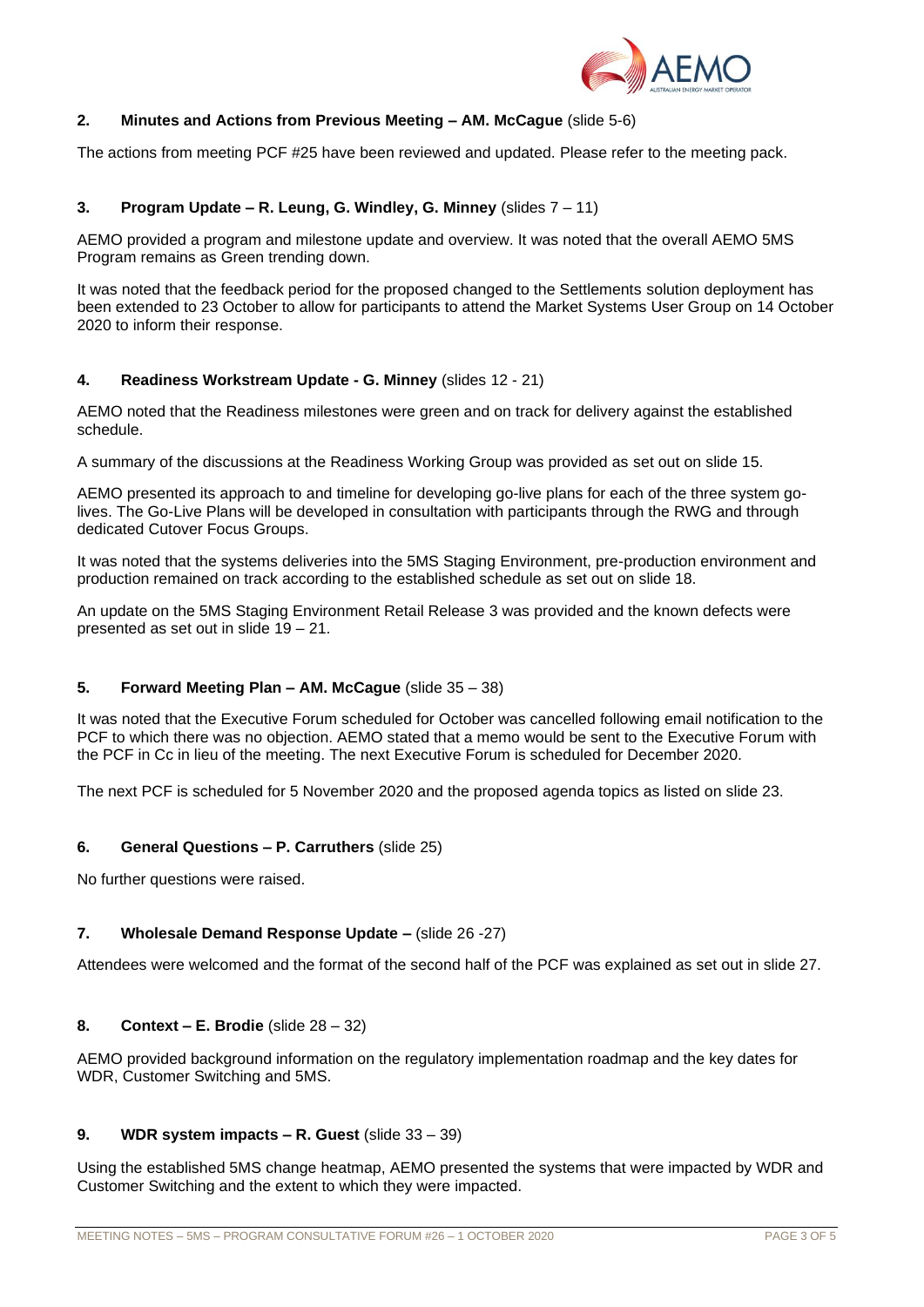

It was confirmed that WDR will not require a schema change.

#### **10. Proposed WDR implementation timeline** – R. Guest & N. Batie (slide 39 – 45)

AEMO presented the proposed timelines for WDR and Customer Switching in the context of the 5MS Program timeline. The various options that were considered to design this timeline were also presented.

Questions were raised about the design of the WDR solution and its implication on market participants. It was explained that there is an established WDR Consultative Forum with technical focus groups as needed. Participants that are impacted by WDR should ensure that they have a representative at this forum.

Through discussion with the attendees it was agreed that AEMO would review its stakeholder engagement strategy for Customer Switching.

Some participants noted their preference for Customer Switching to carry out a Market Trial rather than industry testing.

**Action 26.10.1**: Customer Switching to review stakeholder engagement strategy and to advise PCF on outcomes of this review in November.

**Action 26.10.2**: PCF to provide feedback on whether a Market Trial for Customer Switching was needed. Feedback should be sent to ERCF@aemo.com.au.

The PCF was requested to provide feedback to the WDR and Customer Switching teams on the proposed timelines by 9 October. In particular:

- Any further implications of the WDR timeline for 5MS/CS implementation?
- Any opportunities to assist with participants' delivery that you believe AEMO should consider?

Feedback relating to WDR should be sent to [WDR@aemo.com.au.](mailto:WDR@aemo.com.au) Feedback relating to Customer Switching should be sent to **ERCF@aemo.com.au.** 

**Action 26.10.3:** PCF to provide feedback on proposed timelines to WDR and Customer Switching through [5MS@aemo.com.au](mailto:5MS@aemo.com.au) or [ERCF@aemo.com.au.](mailto:ERCF@aemo.com.au)

## **11. Meeting Closed - P. Carruthers** (slide 46)

Meeting closed 13:05